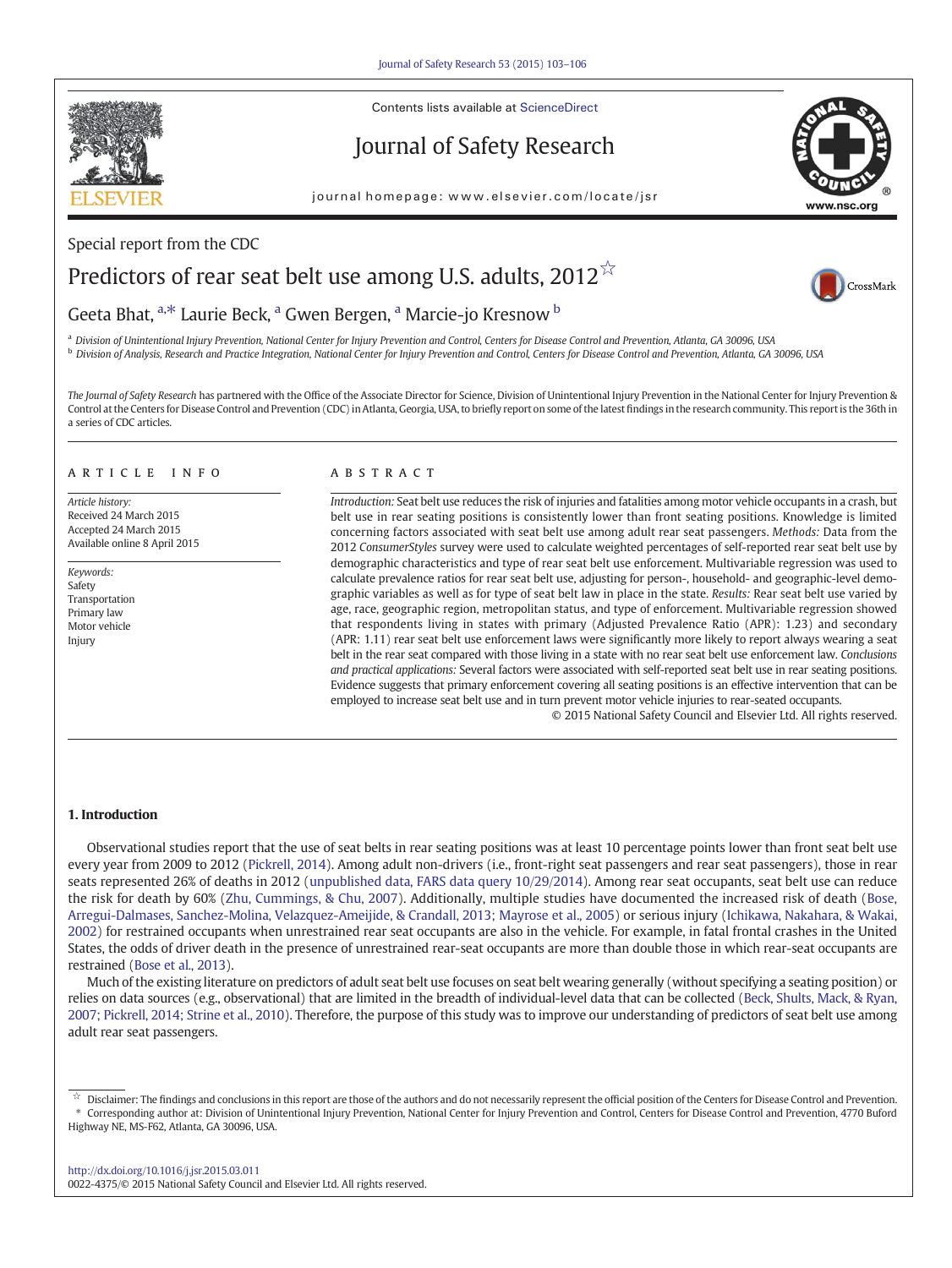The data used in this study came from the summer wave of Porter Novelli's<sup>1</sup> 2012 ConsumerStyles database (Summer [ConsumerStyles,](#page-3-0) 2012 [Survey,](#page-3-0) 2012). The ConsumerStyles database is built annually from a series of web-based surveys that gather information about Americans, including information about their health-related attitudes and behaviors.

The Summer ConsumerStyles survey was fielded from June 19–July 3, 2012 to 4754 adults (18 years or older) and a supplemental sample of 1648 adults with children aged 12-17 who previously completed the spring wave and belong to GfK's KnowledgePanel<sup>2</sup>. A total of 4170 surveys were returned, for a response rate of 65%.

The data were weighted to match the U.S. Current Population Survey proportions for sex, age, household income, race/ethnicity, household size, education level, census region, metropolitan status, and whether or not a respondent had internet access prior to joining the panel. Weights were then scaled back to reflect the sample size of the study [\(ConsumerStyles,](#page-3-0) 2012 Methodology, 2012).

The CDC licensed the results of the 2012 Summer ConsumerStyles survey post-collection from Porter Novelli, and analysis of these data was exempt from institutional review board approval because personal identifiers were not included in the data file.

Survey respondents were asked how often they wear seat belts when riding in the back seat of a car, truck, van, or sport utility vehicle. We combined response categories of 'nearly always,' 'sometimes,' 'seldom,' and 'never,' into a single 'less than always' category and compared with 'always' for the purposes of our analyses. Respondents who reported never riding in the back seat were excluded from all analyses ( $n = 217$ ). For each state in 2012, we used data from the Insurance Institute for Highway Safety (IIHS) to determine whether there was a rear seat belt law for adults, and if there was a law, whether it was a primary (allows law enforcement to ticket a driver or passenger for not wearing a seat belt without any other traffic offense taking place) or secondary law (law enforcement may only ticket for not wearing a seat belt when there is another citable traffic violation).

Crude analyses examined associations between demographic characteristics and type of rear seat belt use enforcement with always wearing a seat belt when riding in the rear seat. Demographic characteristics examined included gender, age, race/ethnicity (categorized mutually exclusively as white, black, Hispanic, or other [American Indian/Alaska Native, Asian, Native Hawaiian or Pacific Islander, or multiracial]), education, marital status, household income, census region, and metropolitan status of the respondent's residence (categorized as metropolitan or non-metropolitan using the U.S. Census Bureau standards [[Zients,](#page-3-0) 2013]). Type of rear seat belt use enforcement was categorized as primary law, secondary law, or no law. Weighted percentages, 95% confidence intervals (CI), and chi-square test for categorical variables or Cochran–Armitage trend test for categorical variables that had potential linear trend were calculated for seat belt use in the rear seat. Multivariable regression was performed using the log-binomial model with the Log link function to calculate the prevalence ratios and 95% CIs for always wearing a seat belt when riding in the rear seat, adjusting for demographic variables as well as type of rear seat belt use enforcement. Results with p-value < 0.05 were considered statistically significant. All analyses were completed using Statistical Analysis Software (SAS) version 9.3 (SAS Institute, Inc., Cary, North Carolina).

#### 3. Results

In 2012, 62% of respondents reported always wearing a seat belt when riding in the rear seat [\(Table](#page-2-0) 1). Respondents living in the West were significantly more likely to report always wearing a seat belt (75%) compared with those living in the Northeast, Midwest, and South (52%, 58%, 60%, respectively  $[p < 0.01]$ ). In 2012, 16 states and the District of Columbia had primary rear seat belt use enforcement, 10 states had secondary rear seat belt use enforcement, and 24 states had no rear seat belt use enforcement. Respondents living in states with a primary seat belt law covering rear seat occupants were significantly more likely to report always wearing a seat belt (71%) compared with those living in states with secondary (62%) or no law (54%) for rear seat passengers ( $p < 0.01$ ). Respondents in secondary law states were also significantly more likely to report seat belt use compared with those living in states with no law ( $p < 0.05$ ).

When all predictors were included in the multivariable model [\(Table](#page-3-0) 2), respondents aged 18–24 years were 9% more likely to report always wearing a seat belt than those aged 25–44 ( $p < 0.05$ ) when controlling for other variables. Respondents aged 45–64 years and 65 years and over were 14% and 16% more likely, respectively, to report always wearing a seat belt in the rear seat than those aged 25–44 years. Respondents living in metropolitan areas were 11% more likely to report always wearing a seat belt in the rear seat, compared with those living in non-metropolitan areas. Respondents living in the West were 25% more likely to report always wearing a seat belt in the rear seat than those living in the Midwest or Northeast and almost 20% more likely to report always wearing a seat belt than those living in the South. Respondents in states with primary and secondary rear seat belt use laws were 23% and 11% more likely, respectively, to report always wearing a seat belt in the rear seat than those living in a state with no rear seat belt use law ([Table](#page-3-0) 2).

#### 4. Discussion

We found that only 62% of adults reported always wearing their seat belts when riding in a rear seat. Although studies have shown restraint use in both front and rear seating positions have increased over time, belt use in rear seats remains lower than in other seating positions (Boyle & [Lampkin,](#page-3-0) 2008; Pickrell, 2014; [Trowbridge](#page-3-0) & Kent, 2009). For example, observed front seat belt use was 86% in 2012 compared with 75% for rear seat occupants aged 8 years and older ([Pickrell,](#page-3-0) 2014). The lower use may be because of perceptions that the rear seat is safer compared with other seating positions. While the rear seat was previously reported safer than the front seat in older model vehicles (Mayrose & Priya, 2008; Smith & [Cummings,](#page-3-0) 2004), several vehicle safety improvements introduced since 1997 have changed the relative protection for rear versus front seating positions, making the front seat safer than the rear seat for belted occupants over 15 years of age ([Bilston,](#page-3-0) Du, & Brown, 2010). However, restrained children aged 9–15 are still at lower risk for serious injury or fatality when sitting in the rear seat [\(Bilston](#page-3-0) et al., 2010).

This study found that primary rear seat belt use laws are strongly associated with rear seat belt use, echoing results from studies of overall seat belt use and primary law enforcement (Beck & [Shults,](#page-3-0) 2009; Beck et al., 2007). In 2012, only 40% of the U.S. adult population was covered by a primary rear seat belt use enforcement law (U.S. Census [Bureau\)](#page-3-0). Our crude analysis showed that presence of a primary law was significantly associated with

<sup>&</sup>lt;sup>1</sup> Porter Novelli Public Services is a public relations firm with offices in Washington, DC.

<sup>&</sup>lt;sup>2</sup> GfK's KnowledgePanel members are randomly recruited using probability-based sampling and include respondents regardless of whether or not they have landline phones or Internet access. If needed, households are provided with a laptop computer and access to the Internet. The panel is continuously replenished and maintains approximately 50,000 panelists.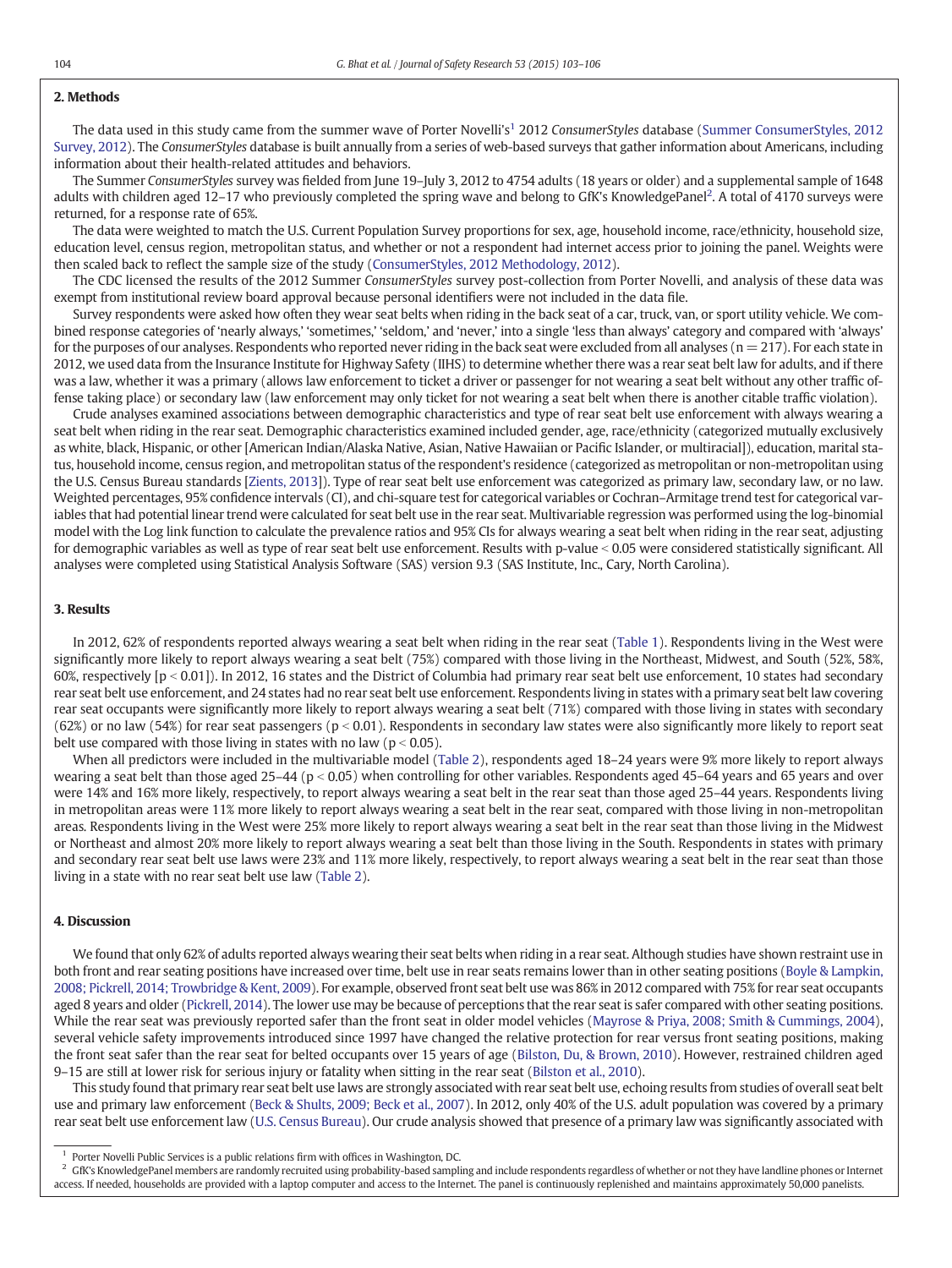### <span id="page-2-0"></span>Table 1

Demographic characteristics by rear belt use,  $n = 3953$ , Summer ConsumerStyles survey, 2012.

| Trait                  |                               | Always wears a seat belt when riding in rear seat |            |               |                     |
|------------------------|-------------------------------|---------------------------------------------------|------------|---------------|---------------------|
| Level                  | <b>Total Unweighted Count</b> | Unweighted Count                                  | Weighted % | 95% CI        | p-Value             |
| Gender                 |                               |                                                   |            |               |                     |
| Male                   | 1804                          | 1122                                              | 60.0       | $56.9 - 63.1$ | 0.17                |
| Female                 | 2149                          | 1408                                              | 62.9       | $60.1 - 65.8$ |                     |
| Age (years)            |                               |                                                   |            |               |                     |
| $18 - 24$              | 360                           | 232                                               | 62.2       | 55.8-68.7     |                     |
| $25 - 44$              | 1179                          | 700                                               | 55.7       | 51.9-59.6     | < 0.01 <sup>a</sup> |
| $45 - 64$              | 1651                          | 1095                                              | 64.3       | $61.0 - 67.5$ |                     |
| $65+$                  | 763                           | 503                                               | 67.1       | $62.7 - 71.5$ |                     |
| Race/ethnicity         |                               |                                                   |            |               |                     |
| White                  | 2928                          | 1902                                              | 63.1       | $60.8 - 65.5$ |                     |
| <b>Black</b>           | 379                           | 213                                               | 56.4       | $49.5 - 63.3$ | 0.04                |
| Hispanic               | 417                           | 277                                               | 63.2       | 57.0-69.5     |                     |
| Other                  | 229                           | 138                                               | 51.8       | $42.5 - 61.0$ |                     |
| Education              |                               |                                                   |            |               |                     |
| High school or less    | 1250                          | 778                                               | 60.4       | 56.8-64.0     |                     |
| Some college           | 1264                          | 819                                               | 63.5       | $60.0 - 67.0$ | 0.46 <sup>a</sup>   |
| College grad or higher | 1439                          | 933                                               | 61.3       | $57.7 - 64.8$ |                     |
| Marital status         |                               |                                                   |            |               |                     |
| Married                | 2361                          | 1547                                              | 63.1       | 60.4-65.8     | 0.12                |
| Not married            | 1592                          | 983                                               | 59.8       | $56.5 - 63.0$ |                     |
| Household income       |                               |                                                   |            |               |                     |
| Under \$25 k           | 617                           | 375                                               | 57.9       | 52.4-63.3     |                     |
| \$25 k to < \$50 k     | 889                           | 555                                               | 61.8       | 57.5-66.1     | 0.08 <sup>a</sup>   |
| \$50 k to $<$ \$75 k   | 798                           | 512                                               | 58.7       | 54.0-63.4     |                     |
| $$75 k+$               | 1649                          | 1088                                              | 64.6       | $61.5 - 67.7$ |                     |
| Census region          |                               |                                                   |            |               |                     |
| Northeast              | 729                           | 398                                               | 51.8       | 46.9-56.8     | < 0.01              |
| Midwest                | 978                           | 584                                               | 57.7       | 53.4-62.0     |                     |
| South                  | 1345                          | 838                                               | 59.7       | 56.2-63.2     |                     |
| West                   | 901                           | 710                                               | 75.2       | $71.1 - 79.2$ |                     |
| Metropolitan status    |                               |                                                   |            |               |                     |
| Metropolitan           | 3362                          | 2179                                              | 62.5       | 60.3-64.8     | 0.04                |
| Non-metropolitan       | 591                           | 351                                               | 56.5       | $51.1 - 61.8$ |                     |
| Rear seat law          |                               |                                                   |            |               |                     |
| Primary law            | 1545                          | 1135                                              | 71.0       | 67.8-74.2     | < 0.01              |
| Secondary law          | 473                           | 300                                               | 62.0       | 56.0-68.0     |                     |
| No law                 | 1935                          | 1095                                              | 53.7       | $50.7 - 56.7$ |                     |
| Total                  | 3953                          | 2530                                              | 61.6       | $59.5 - 63.6$ | < 0.01              |

<sup>a</sup> p-Values accompanied with an asterisk indicate Cochran–Armitage trend test. Otherwise, p-values indicate Chi square test.

higher rear seat belt use when compared with states that have secondary law enforcement, but the significance disappeared when we controlled for other variables.

We also saw that rear seat belt use varies by both region and metropolitan status, with occupants in the Western or metropolitan areas reporting rear seat belt use in greater proportions than all other regions or nonmetropolitan areas. The difference by region may partly be due to more Western states having primary laws. Nearly 70% of the population living in the Western states has a primary law in effect for rear seating positions; whereas, the majority of the population (68%) in states of all other regions has a secondary or no law in effect. These findings were consistent with Strine et al.'s findings related to higher general belt use in Western and metropolitan areas ([Strine](#page-3-0) et al., 2010).

Although many predictors of rear seat belt use found in our study are consistent with previous research on general or front seating position seat belt use, some differences were observed. First, although males are widely reported to have lower seat belt use rates than females (Beck et al., [2007;](#page-3-0) Boyle & [Lampkin,](#page-3-0) 2008), our study found no statistically significant gender difference for seat belt use among rear seat passengers, as did [Pickrell](#page-3-0) [\(2014\)](#page-3-0). Second, seat belt use is generally shown to increase with increasing age (Beck et al., 2007; Boyle & [Lampkin,](#page-3-0) 2008; Pickrell, 2014). However, we found that young adults (18–24 years) have higher rates of rear seat belt use than those who are 25–44 years of age when adjusting for other variables. Reasons why young adults have higher rates of rear seat belt use needs further exploration.

Our study has limitations. First, this dataset may not be representative of the U.S. population because the sampling approaches used were not random; however, Pollard's research comparing consumer panel data with national population probability sampling data shows support for the use of a consumer panel survey such as ConsumerStyles in public health research because response values,trends over time, and demographic breakdowns for the two sampling types are in close agreement [\(Pollard,](#page-3-0) 2007). Second, seat belt use was self-reported and may be subject to social desirability bias. However, the use of self-reported data permitted the collection and analysis of important individual-level characteristics that are not otherwise available in observational studies.

Primary enforcement laws for rear seating positions had a strong statistical association with always wearing a seat belt when riding in a rear seat. These laws may also compel increased use of seat belts among demographic groups that generally report lower levels of seat belt use ([Beck](#page-3-0) et al., [2007\)](#page-3-0). Evidence therefore suggests that primary enforcement legislation covering all seating positions is an effective intervention that can be employed to increase seat belt use and decrease risk for motor vehicle-related injuries and fatalities to rear-seat occupants.